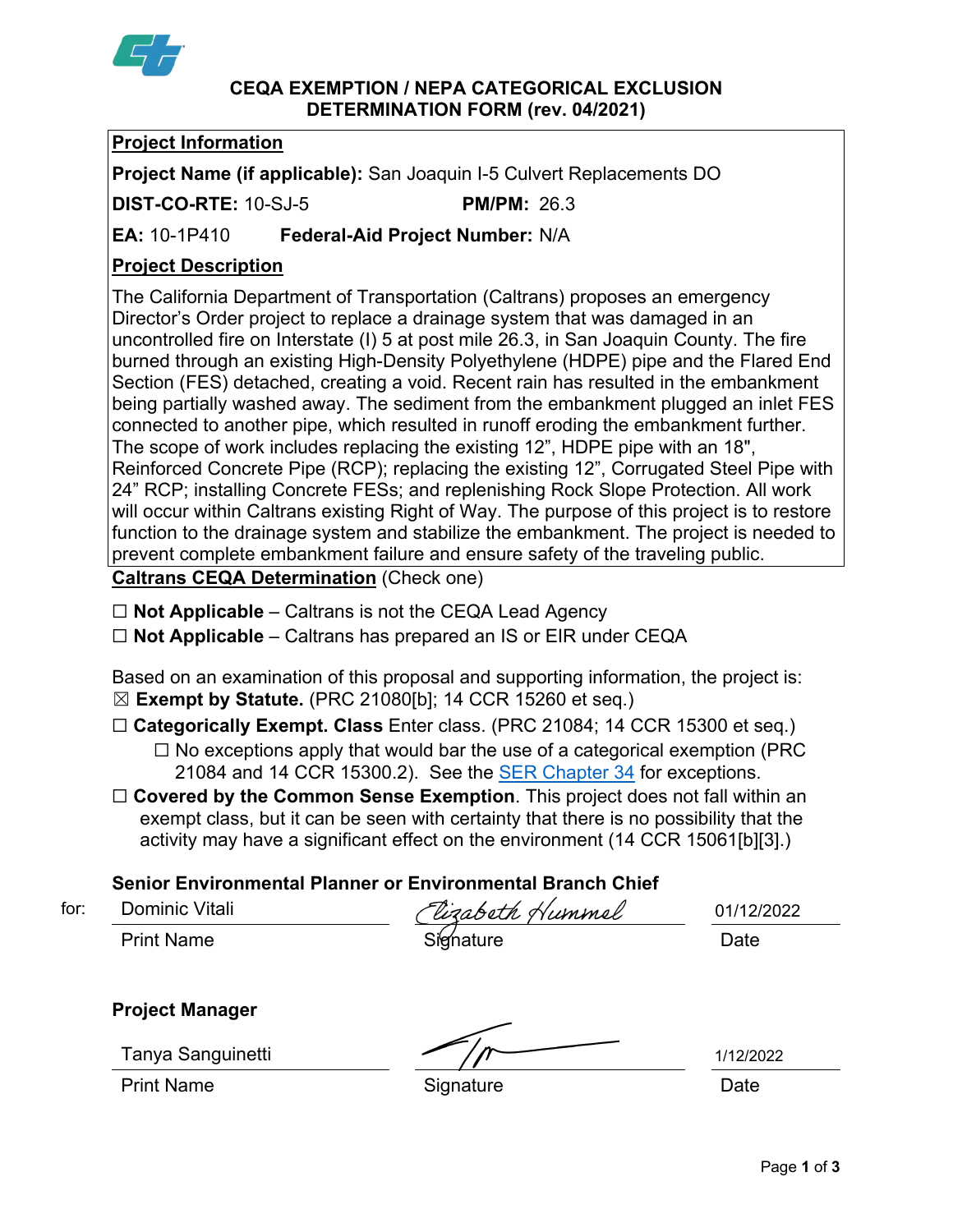

### **Caltrans NEPA Determination** (Check one)

### ☒ **Not Applicable**

Caltrans has determined that this project has no significant impacts on the environment as defined by NEPA, and that there are no unusual circumstances as described in 23 CFR 771.117(b). See [SER Chapter 30](https://dot.ca.gov/programs/environmental-analysis/standard-environmental-reference-ser/volume-1-guidance-for-compliance/ch-30-categorical-exclusions#exception) for unusual circumstances. As such, the project is categorically excluded from the requirements to prepare an EA or EIS under NEPA and is included under the following:

☐ **23 USC 326:** Caltrans has been assigned, and hereby certifies that it has carried out the responsibility to make this determination pursuant to 23 USC 326 and the Memorandum of Understanding dated April 18, 2019, executed between FHWA and Caltrans. Caltrans has determined that the project is a Categorical Exclusion under:

### ☐ **23 CFR 771.117(c): activity (c)(Enter activity number)**

☐ **23 CFR 771.117(d): activity (d)(Enter activity number)**

☐ **Activity Enter activity number listed in Appendix A of the MOU between FHWA and Caltrans**

□ 23 USC 327: Based on an examination of this proposal and supporting information, Caltrans has determined that the project is a Categorical Exclusion under 23 USC 327. The environmental review, consultation, and any other actions required by applicable Federal environmental laws for this project are being, or have been, carried out by Caltrans pursuant to 23 USC 327 and the Memorandum of Understanding dated December 23, 2016 and executed by FHWA and Caltrans.

# **Senior Environmental Planner or Environmental Branch Chief**

| <b>Print Name</b>                    | Signature | Date |
|--------------------------------------|-----------|------|
| <b>Project Manager/ DLA Engineer</b> |           |      |
| <b>Print Name</b>                    | Signature | Date |

#### **Date of Categorical Exclusion Checklist completion (if applicable):** N/A **Date of Environmental Commitment Record or equivalent:** See Continuation Sheet

Briefly list environmental commitments on continuation sheet if needed (i.e., not necessary if included on an attached ECR). Reference additional information, as appropriate (e.g., additional studies and design conditions).